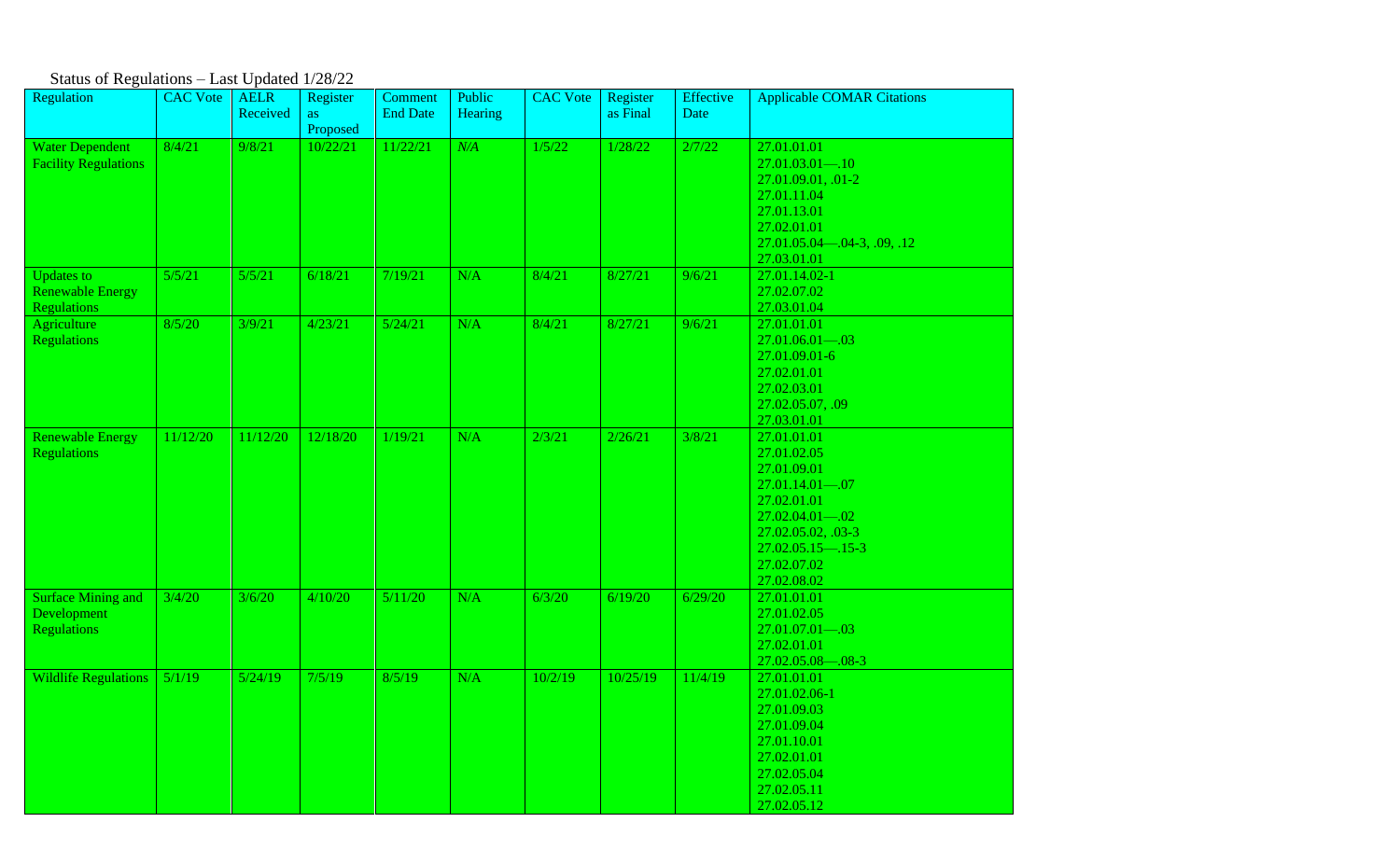| Regulation                                                                                                                                                                    | <b>CAC</b> Vote | <b>AELR</b><br>Received | Register       | Comment<br><b>End Date</b> | Public<br>Hearing | <b>CAC</b> Vote | Register<br>as Final | <b>Effective</b><br>Date | <b>Applicable COMAR Citations</b>                                                                                                                                                                                                                                                          |
|-------------------------------------------------------------------------------------------------------------------------------------------------------------------------------|-----------------|-------------------------|----------------|----------------------------|-------------------|-----------------|----------------------|--------------------------|--------------------------------------------------------------------------------------------------------------------------------------------------------------------------------------------------------------------------------------------------------------------------------------------|
|                                                                                                                                                                               |                 |                         | as<br>Proposed |                            |                   |                 |                      |                          |                                                                                                                                                                                                                                                                                            |
| Nonwater-<br>Dependent<br><b>Structures on Piers</b><br>and Miscellaneous<br><b>Changes</b>                                                                                   | 11/1/17         | 11/2/17                 | 12/22/17       | 1/22/18                    | N/A               | 2/7/18          | 3/2/18               | 3/12/18                  | 27.01.01.01<br>27.01.11.04<br>$27.01.13.01 - .07$<br>27.02.01.01<br>27.03.01.02                                                                                                                                                                                                            |
| <b>Climate Change</b><br>Housekeeping<br><b>Regulations</b>                                                                                                                   | 9/3/14          | 9/11/14                 | 10/17/14       | 11/17/14                   | N/A               | 12/3/14         | 12/12/14             | 12/22/14                 | 27.01.01.01<br>27.02.01.01<br>27.02.05.01<br>27.02.05.02<br>$27.02.05.03 - 0.03 - 3$                                                                                                                                                                                                       |
| <b>Growth Allocation</b><br><b>Regulations</b>                                                                                                                                | 12/4/13         | 12/6/13                 | 1/10/14        | 2/10/14                    | N/A               | 5/7/14          | 5/30/14              | 6/9/14                   | 27.01.02.01<br>27.01.02.06-06-4                                                                                                                                                                                                                                                            |
| <b>Buffer Management</b><br><b>Plan for Modified</b><br><b>Buffer Areas and</b><br>Clarifying the<br>Applicability of the<br><b>Expanded Buffer to</b><br>the 200-foot Buffer | 5/1/13          | 5/6/13                  | 6/28/13        | 7/29/13                    | N/A               | 12/4/13         | 12/27/13             | 1/6/14                   | 27.01.09.01                                                                                                                                                                                                                                                                                |
| <b>Buffer Management</b><br><b>Plan Notice</b>                                                                                                                                | 2/6/13          | 2/8/13                  | 3/22/13        | 4/22/13                    | N/A               | 8/7/13          | 8/23/13              | 9/3/13                   | 27.01.01.01<br>27.01.04.03<br>27.03.01.01<br>27.03.01.04                                                                                                                                                                                                                                   |
| Updates to the<br>Variance<br><b>Regulations</b>                                                                                                                              | 10/3/12         | 10/4/12                 | 11/16/12       | 12/17/12                   | N/A               | 2/6/13          | 2/22/13              | 3/4/13                   | $27.01.12.01 - .07$                                                                                                                                                                                                                                                                        |
| Streamlining<br><b>Regulations</b>                                                                                                                                            | 5/2/2012        | 5/2/12                  | 6/29/12        | 7/30/12                    | N/A               | 10/3/12         | 10/19/12             | 10/29/12                 | $27.01.01.01 B$ (8-1), (18), (39-2), (54)<br>27.01.02.03 C (10), D(4), D(8)<br>27.01.02.04 B (4), C (8), D (1)—(2)<br>27.01.02.05 C (5), (6), (7)<br>27.01.03.05<br>27.01.03.07<br>27.01.06.02<br>27.01.06.03<br>27.01.07.03<br>27.01.09.01-8<br>27.01.10.01<br>27.02.01.01<br>27.03.01.01 |
| <b>Mapping</b><br><b>Regulations</b>                                                                                                                                          | 2/1/12          | 2/9/12                  | 3/23/12        | 4/23/12                    | N/A               | 6/6/12          | 6/29/12              | 7/9/12                   | 27.01.10.01<br>$27.01.11.01 - 0.01 - 7$                                                                                                                                                                                                                                                    |
| <b>Buffer Amendments</b>                                                                                                                                                      | 11/2/11         | 11/7/11                 | 12/16/11       | 1/17/12                    | N/A               | 2/1/12          | 2/24/12              | 3/5/12                   | 27.01.01.01<br>$27.01.09.01 - 0.01 - 4$                                                                                                                                                                                                                                                    |